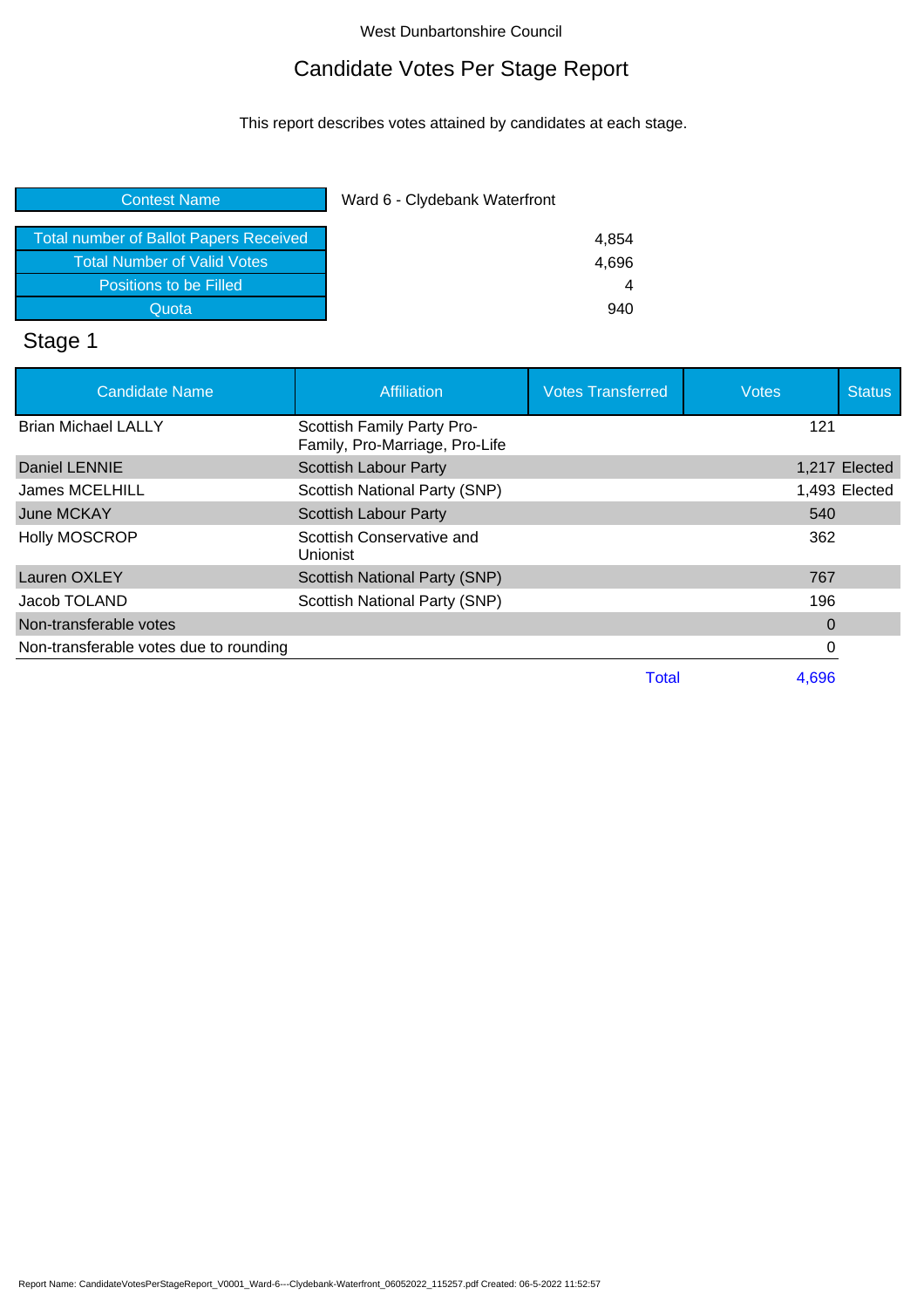## Candidate Votes Per Stage Report

This report describes votes attained by candidates at each stage.

## Stage 2

# Surplus of James MCELHILL 653.00000

| <b>Candidate Name</b>                  | <b>Affiliation</b>                                           | <b>Votes Transferred</b> | <b>Votes</b>        | <b>Status</b> |
|----------------------------------------|--------------------------------------------------------------|--------------------------|---------------------|---------------|
| <b>Brian Michael LALLY</b>             | Scottish Family Party Pro-<br>Family, Pro-Marriage, Pro-Life | 4.44468                  | 125.44468           |               |
| Daniel LENNIE                          | Scottish Labour Party                                        | 0.00000                  | 1,217.00000         |               |
| James MCELHILL                         | Scottish National Party (SNP)                                | $-553.00000$             | 940.00000           |               |
| June MCKAY                             | Scottish Labour Party                                        | 31.48315                 | 571.48315           |               |
| <b>Holly MOSCROP</b>                   | Scottish Conservative and<br>Unionist                        | 5.18546                  | 367.18546           |               |
| Lauren OXLEY                           | <b>Scottish National Party (SNP)</b>                         | 412.98485                | 1,179.98485 Elected |               |
| Jacob TOLAND                           | Scottish National Party (SNP)                                | 59.63279                 | 255.63279           |               |
| Non-transferable votes                 |                                                              | 39.26134                 | 39.26134            |               |
| Non-transferable votes due to rounding |                                                              | 0.00773                  | 0.00773             |               |
|                                        |                                                              | Total                    | 4,696.00000         |               |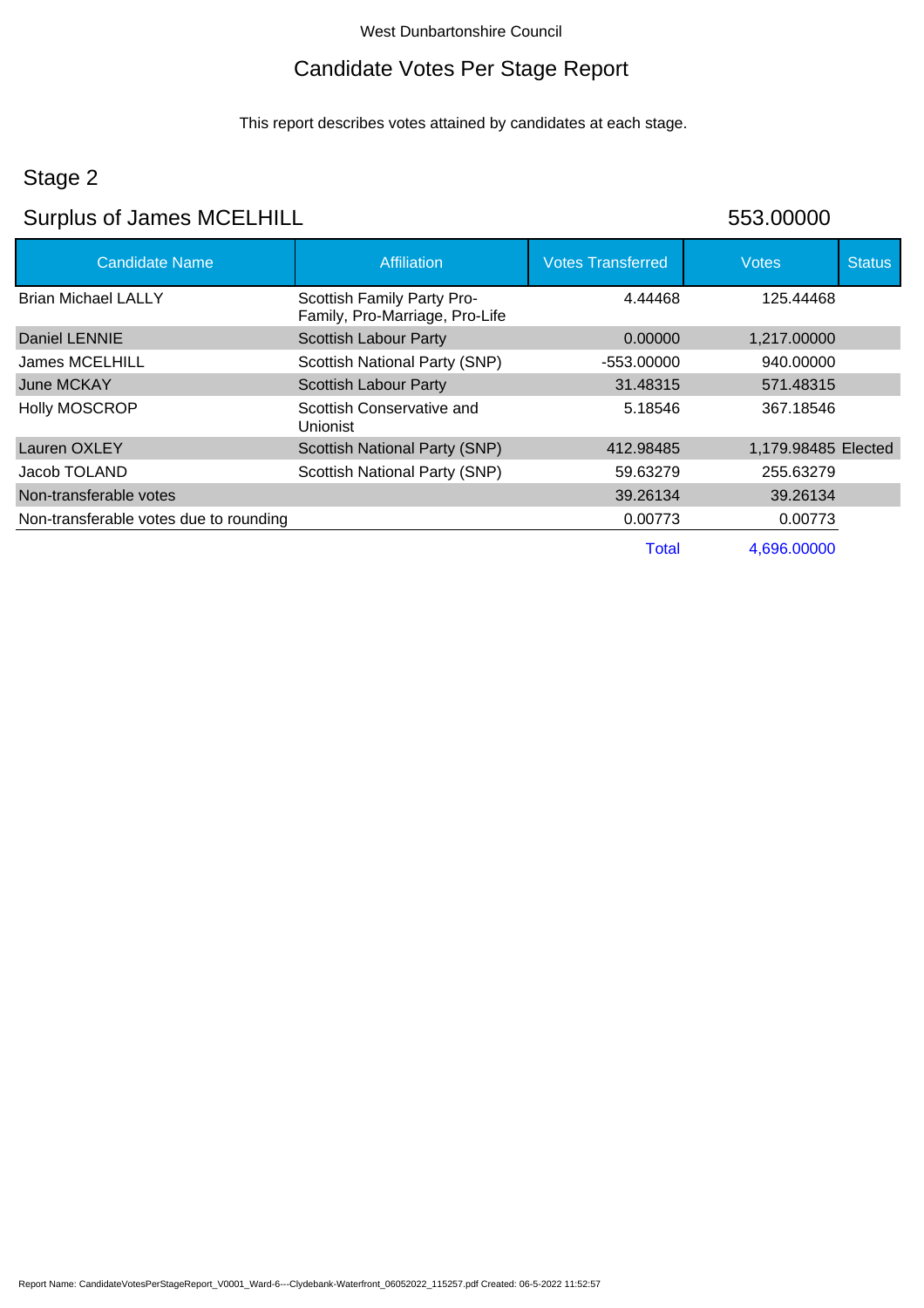# Candidate Votes Per Stage Report

This report describes votes attained by candidates at each stage.

## Stage 3

# Surplus of Daniel LENNIE 277.00000

| <b>Candidate Name</b>                  | Affiliation                                                  | <b>Votes Transferred</b> | <b>Votes</b> | <b>Status</b> |
|----------------------------------------|--------------------------------------------------------------|--------------------------|--------------|---------------|
| <b>Brian Michael LALLY</b>             | Scottish Family Party Pro-<br>Family, Pro-Marriage, Pro-Life | 4.09680                  | 129.54148    |               |
| Daniel LENNIE                          | <b>Scottish Labour Party</b>                                 | $-277.00000$             | 940,00000    |               |
| James MCELHILL                         | Scottish National Party (SNP)                                | 0.00000                  | 940.00000    |               |
| June MCKAY                             | <b>Scottish Labour Party</b>                                 | 239.89040                | 811.37355    |               |
| <b>Holly MOSCROP</b>                   | Scottish Conservative and<br>Unionist                        | 7.05560                  | 374.24106    |               |
| Lauren OXLEY                           | <b>Scottish National Party (SNP)</b>                         | 0.00000                  | 1,179.98485  |               |
| Jacob TOLAND                           | Scottish National Party (SNP)                                | 3.86920                  | 259.50199    |               |
| Non-transferable votes                 |                                                              | 22.07720                 | 61.34627     |               |
| Non-transferable votes due to rounding |                                                              | 0.01080                  | 0.01080      |               |
|                                        |                                                              | <b>Total</b>             | 4.696.00000  |               |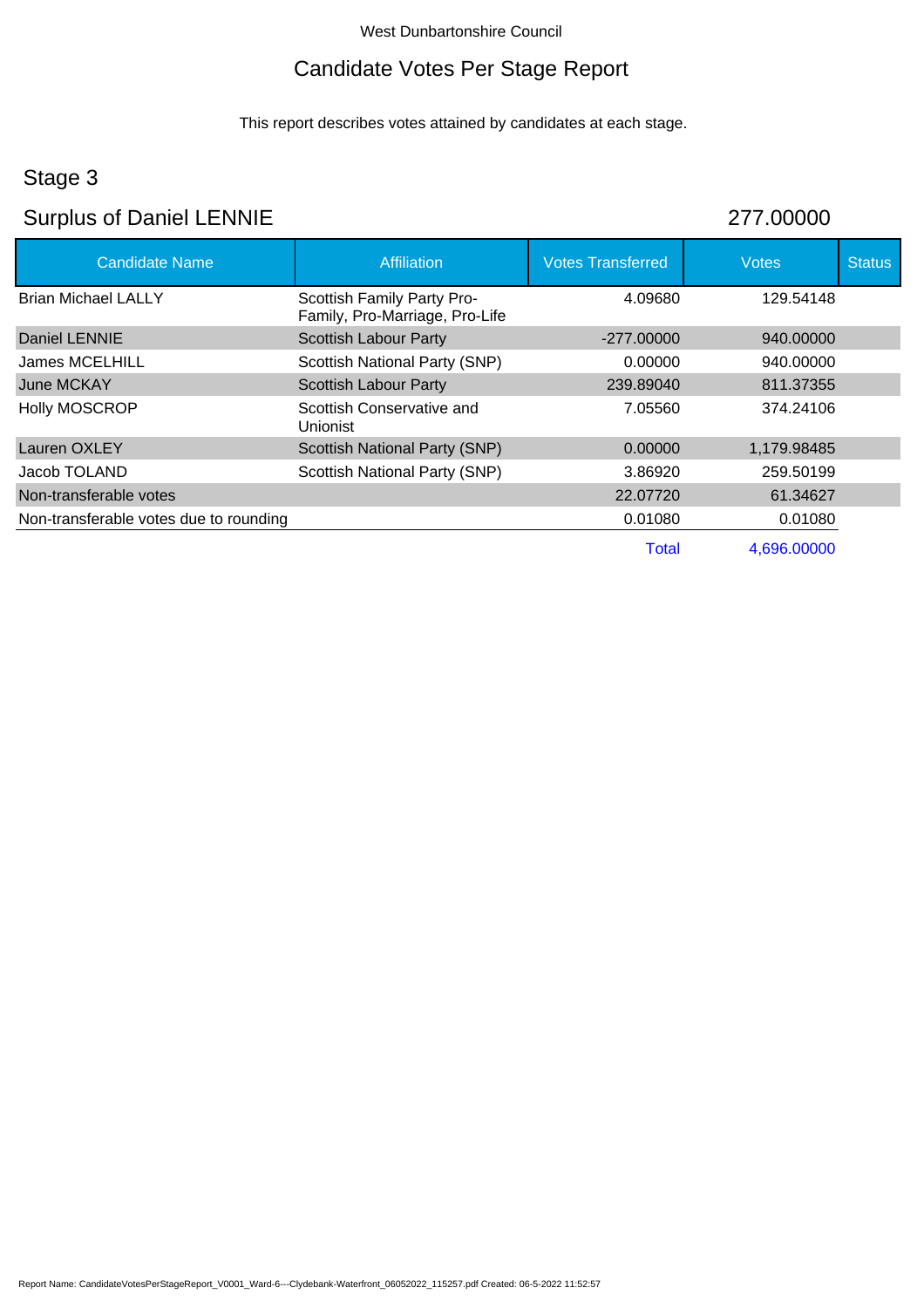# Candidate Votes Per Stage Report

This report describes votes attained by candidates at each stage.

## Stage 4

# Surplus of Lauren OXLEY 239.98485

| <b>Candidate Name</b>                  | <b>Affiliation</b>                                           | <b>Votes Transferred</b> | <b>Votes</b> | <b>Status</b> |
|----------------------------------------|--------------------------------------------------------------|--------------------------|--------------|---------------|
| <b>Brian Michael LALLY</b>             | Scottish Family Party Pro-<br>Family, Pro-Marriage, Pro-Life | 1.06203                  | 130.60351    |               |
| Daniel LENNIE                          | <b>Scottish Labour Party</b>                                 | 0.00000                  | 940,00000    |               |
| <b>James MCELHILL</b>                  | Scottish National Party (SNP)                                | 0.00000                  | 940.00000    |               |
| June MCKAY                             | <b>Scottish Labour Party</b>                                 | 10.68064                 | 822.05419    |               |
| <b>Holly MOSCROP</b>                   | Scottish Conservative and<br>Unionist                        | 2.31239                  | 376.55345    |               |
| Lauren OXLEY                           | Scottish National Party (SNP)                                | -239.98485               | 940,00000    |               |
| Jacob TOLAND                           | Scottish National Party (SNP)                                | 215.62259                | 475.12458    |               |
| Non-transferable votes                 |                                                              | 10.28894                 | 71.64601     |               |
| Non-transferable votes due to rounding |                                                              | 0.01826                  | 0.01826      |               |
|                                        |                                                              | <b>Total</b>             | 4,696.00000  |               |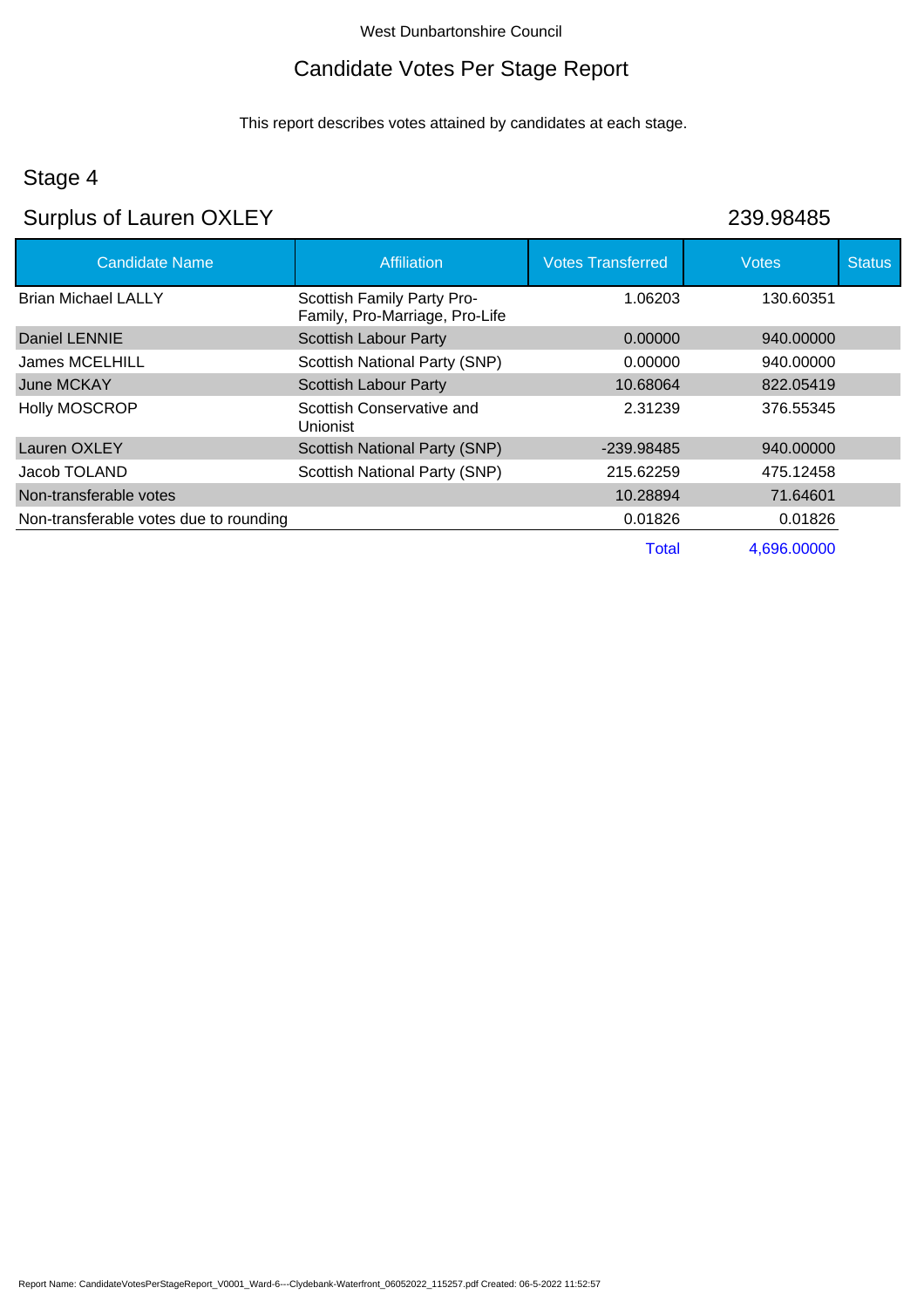#### Candidate Votes Per Stage Report

This report describes votes attained by candidates at each stage.

#### Stage 5

### Exclusion of Brian Michael LALLY 130.60351

Candidate Name **Affiliation** Affiliation **Votes Transferred** Votes Votes Status Brian Michael LALLY Daniel LENNIE James MCELHILL June MCKAY Holly MOSCROP Lauren OXLEY Jacob TOLAND Scottish Family Party Pro-Family, Pro-Marriage, Pro-Life Scottish Labour Party Scottish National Party (SNP) Scottish Labour Party Scottish Conservative and Unionist Scottish National Party (SNP) Scottish National Party (SNP) -130.60351 0.00000 0.00000 45.94931 27.37039 0.00000 18.06317 0.00000 940.00000 940.00000 868.00350 403.92384 940.00000 493.18775 Non-transferable votes 39.22064 110.88491 Non-transferable votes due to rounding 0.00000 0.00000 0.00000 0.00000 0.00000 Total 4,696.00000